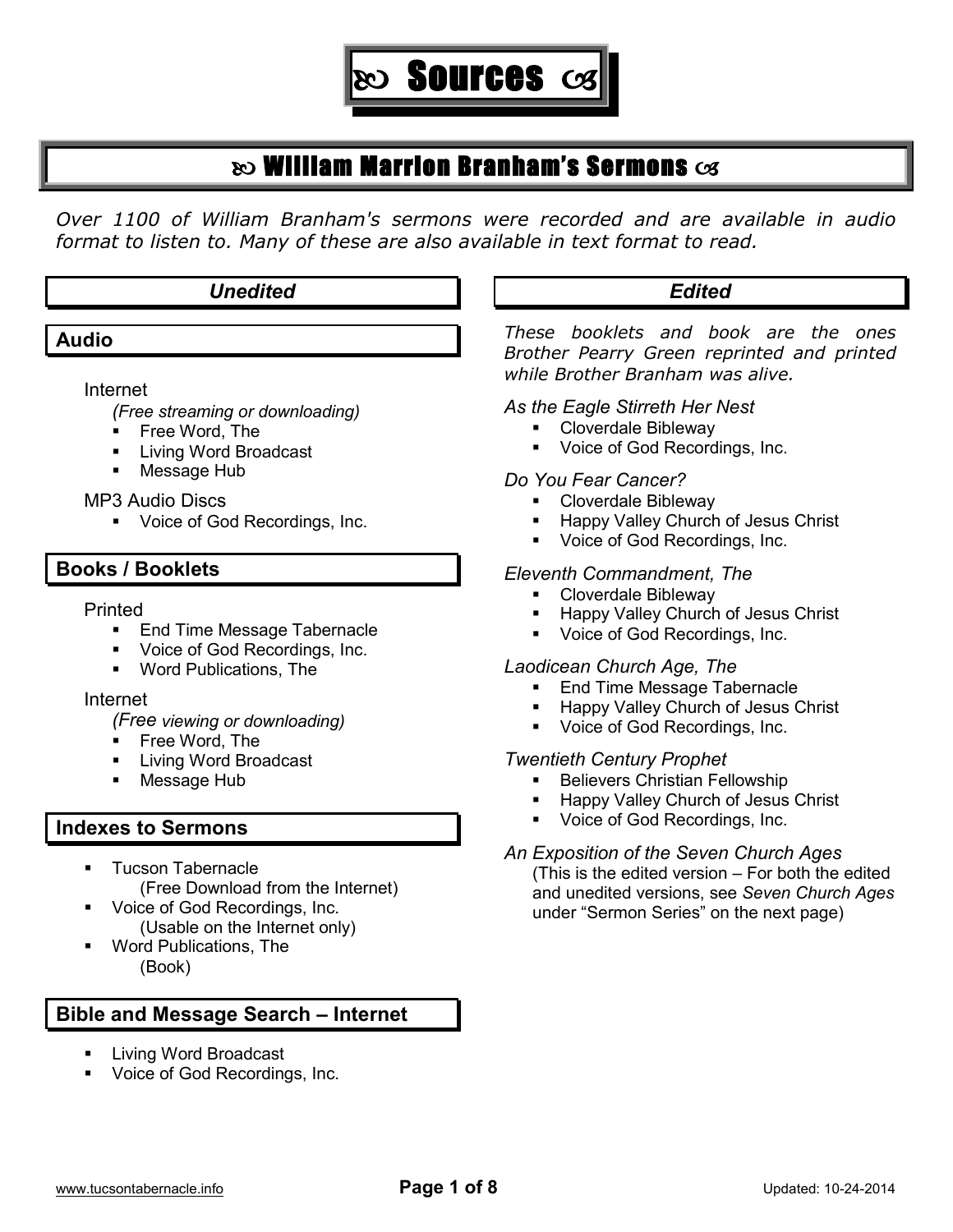# **&** William Marrion Branham's Sermons continued  $\infty$

*Each of these sermon series were either preached as a series or they were later combined as a series. A listing of the sermon dates is included for each series. These sermons are part of the sermons that may be accessed as downloadable audio or text from various sources on the Internet, or they may be purchased in book format from those listed below each sermon series.*

## **Sermon Series**

#### *Adoption*

(Includes sermons: 5-15-1960 p.m. thru 5-22-1960 p.m.)

- **-** Cloverdale Bibleway
- **Happy Valley Church of Jesus Christ**
- Voice of God Recordings, Inc.
- Word Publications, The

## *Church and Its Condition*

(Includes sermons: 8-5-1956, 3-1-1959 a.m., and 6-28-1959 a.m.)

- **Voice of God Recordings, Inc.**
- Word Publications, The

#### *COD Conduct, Order, and Doctrine Vol. 1 & 2*

(also called *Questions and Answers*) (For the sermon listing, look under Sermon Series on [www.tucsontabernacle.com\)](http://www.tucsontabernacle.com/)

- **Believers Christian Fellowship**
- **-** Cloverdale Bibleway
- **Happy Valley Church of Jesus Christ**
- Voice of God Recordings, Inc.
- Word Publications, The

## *Demonology*

(Includes sermons: 6-8-1953 a.m., 6-9-1953, 7-24-1955; some versions also include

- 12-31-1962 and 2-24-1952)
	- **-** Cloverdale Bibleway
	- **Happy Valley Church of Jesus Christ**
	- **Voice of God Recordings, Inc.**
	- Word Publications, The

#### *Easter Message*

(Includes five sermons: 3-29-1959 sunrise, a.m., p.m. and 4-17-1960 sunrise, a.m.)

- **Voice of God Recordings, Inc.**
- Word Publications, The

## *Easter Revival*

(Includes sermons: 4-17-1957 p.m. thru 4-21-1957 p.m.)

- **Voice of God Recordings, Inc.**
- Word Publications, The

## *Hebrews*

(Includes sermons 8-21-1957 thru 10-6-1957)

**Believers Christian Fellowship** 

*Hebrews* (continued)

- **-** Cloverdale Bibleway
- **Happy Valley Church of Jesus Christ**
- Voice of God Recordings, Inc.
- Word Publications, The

#### *Israel and the Church*

(Includes sermons: 3-25-1953 thru 3-29-1953)

- Voice of God Recordings, Inc.
- **Word Publications. The**

#### *Jehovah-Jireh*

(Includes sermons: 7-4-1962 thru 7-8-1962)

- **Voice of God Recordings, Inc.**
- Word Publications, The

## *Revelation of the Seven Seals*

(Includes sermons: 3-17-1963 a.m. thru 3-24-1963 p.m.)

- **Believers Christian Fellowship**
- **Cloverdale Bibleway**
- End Time Message Tabernacle
- Happy Valley Church of Jesus Christ
- Voice of God Recordings, Inc.
- Word Publications, The

#### *Seven Church Ages*

Unedited Version –

*Revelation of Jesus Christ* (Includes sermons: 12-4-1960 a.m. thru 12-11-1960 p.m., 12-31-1060, 1-1-1961, 1-8-1961, 6-11-1961, and 6-18-1961)

Word Publications, The

Edited Version – (Editor: Brother Lee Vayle) *An Exposition of the Seven Church Ages*

- **Believers Christian Fellowship** 
	- **-** Cloverdale Bibleway
	- End Time Message Tabernacle
	- Happy Valley Church of Jesus Christ
	- **Voice of God Recordings, Inc.**

#### *Seventy Weeks of Daniel*

(Includes sermons: 7-30-1961 a.m. thru 8-6-1961 a.m.)

- **-** Cloverdale Bibleway
- Happy Valley Church of Jesus Christ
- **Voice of God Recordings, Inc.**
- Word Publications, The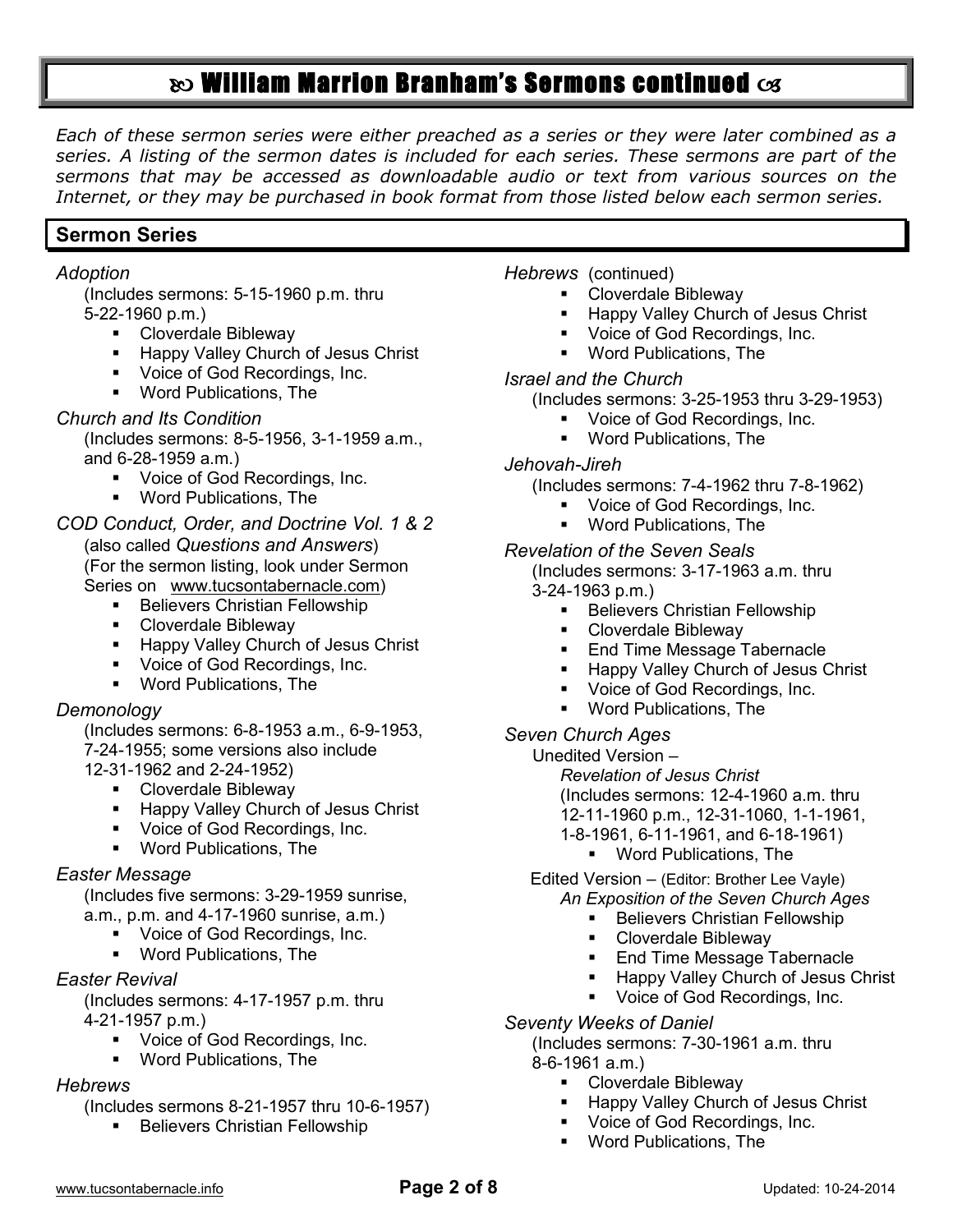# $\infty$  Books  $\infty$

## **Biographies**

- *Acts of the Prophet* 2014 edition now available by Pearry Green
	- **Tucson Tabernacle**

## *Man Sent From God*

- by Gordon Lindsay
	- Believers Christian Fellowship
	- Cloverdale Bibleway
	- **End Time Message Tabernacle**
	- **Happy Valley Church of Jesus Christ**
	- **Voice of God Recordings, Inc.**

#### *Prophet Visits South Africa*

by Julius Stadsklev

- Believers Christian Fellowship
- Cloverdale Bibleway
- **End Time Message Tabernacle**
- **Happy Valley Church of Jesus Christ**
- **Voice of God Recordings, Inc.**

# *Supernatural: The Life of William Branham*,

- by Owen Jorgensen
	- **Believers Christian Fellowship**
	- **-** Cloverdale Bibleway
	- **Happy Valley Church of Jesus Christ**

## **Other Books**

*All Things Are Possible: The Healing and Charismatic Revivals of Modern America* by David Edwin Harrell, Jr. ISBN-10: 0253202213 ISBN-13: 9780253202215

**Barnes & Noble** 

## *Christ the Healer*

by F. F. Bosworth ISBN-10: 0800794575 ISBN-13: 9780800794576

- Barnes & Noble
- **Believers Christian Fellowship**
- Cloverdale Bibleway

## **Other Books** continued

## *Family Altar, The* – Vol. 1 & 2

- by T. A. Dodd
	- Believers Christian Fellowship
	- Bible Believers Fellowship
	- Cloverdale Bibleway
	- Happy Valley Church of Jesus Christ

## *Generation*

compiled by Angela Smith

- **Believers International**
- **-** Cloverdale Bibleway
- **Happy Valley Church of Jesus Christ**

## *Healing Thoughts*

- **Believers Christian Fellowship**
- Believers International
- Cloverdale Bibleway
- Happy Valley Church of Jesus Christ

#### *Rees Howells Intercessor*

by Norman P. Grubb

ISBN-10: 0875081886

ISBN-13: 9780875081885

- Barnes & Noble
- CBD Christian Book Distributors

## **Songbooks / Hymnals**

*All American Church Hymnal* ISBN-10: 0005318823 EAN/ ISBN-13: 9780005318829 UPC: 084418010073 or 8441801007

**KJV Store, The** 

#### *Only Believe*

- **Only Believe Songbooks**
- End Time Message Tabernacle
- **Tucson Tabernacle**

## **Various Books**

Happy Valley Church of Jesus Christ

## **Only Believe Magazine** (Internet viewing only)

Believers International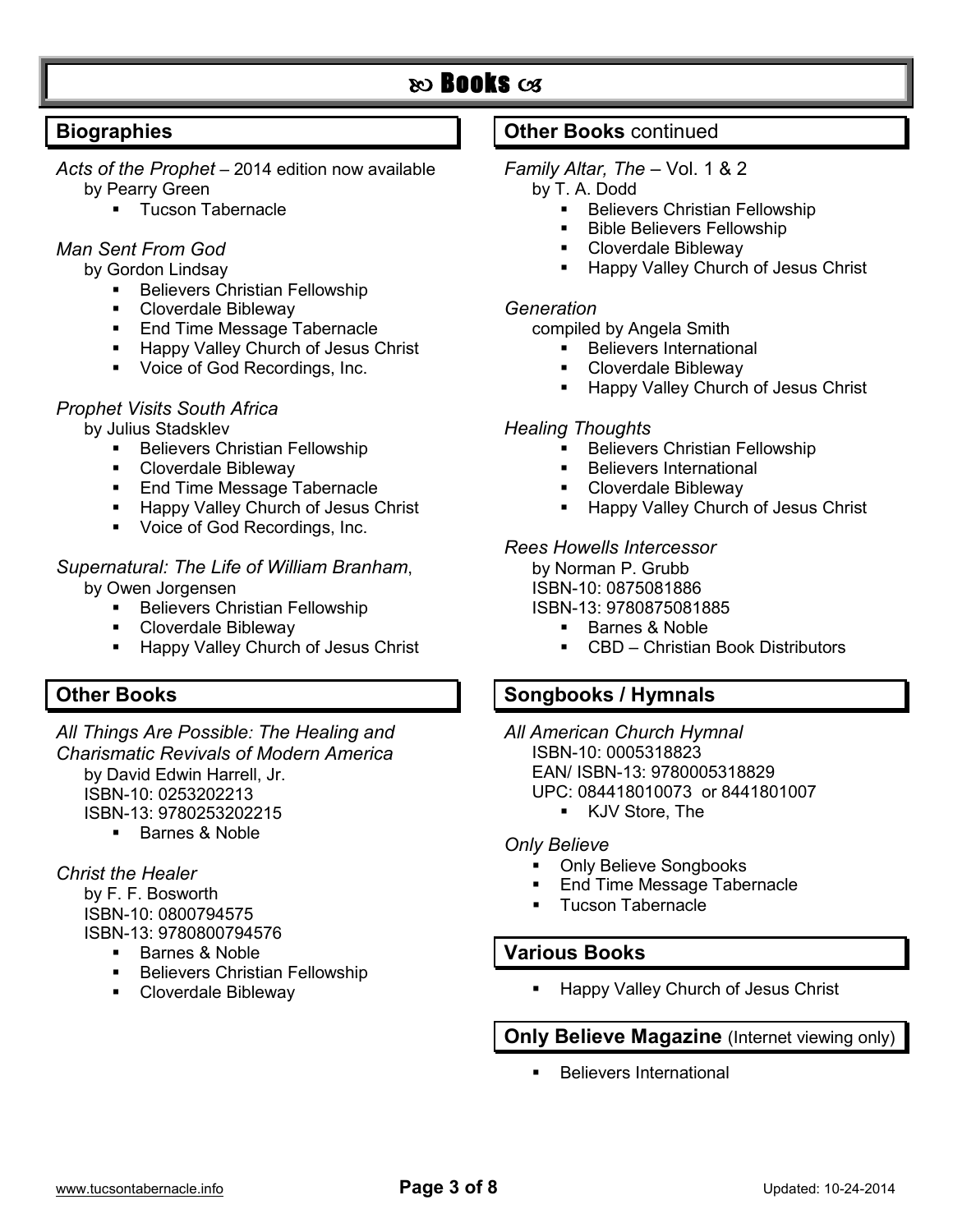# $\infty$  Prints of Christ (by Hofmann), Photos of Brother Branham, Posters, Videos, DVDs, & Audio  $c$ s

## **Prints of Christ** (by Hofmann) (Unframed)

"Christ at 33"

- by Heinrich Hofmann
	- Cloverdale Bibleway
	- **Happy Valley Church of Jesus Christ**
	- **LDS (Look for "Jesus Christ")**
	- **New York Graphic Society**
	- Tucson Tabernacle
	- Voice of God Recordings, Inc.

"Christ and the Rich Young Ruler"

by Heinrich Hofmann

- Cloverdale Bibleway
- **Happy Valley Church of Jesus Christ**
- **New York Graphic Society**
- Tucson Tabernacle
- Voice of God Recordings, Inc.

"Christ in the Garden of Gethsemane" by Heinrich Hofmann

- Happy Valley Church of Jesus Christ
- $-LDS$
- **New York Graphic Society**
- Tucson Tabernacle

## "Christ in the Temple"

by Heinrich Hofmann

- New York Graphic Society
- Tucson Tabernacle

# **Photos of Brother William M. Branham**

Pictures on computer disc

**Tucson Tabernacle** 

Prints (Unframed)

- **Happy Valley Church of Jesus Christ**
- Tucson Tabernacle
- **Voice of God Recordings, Inc.**

## Internet

- Living Word Broadcast (For viewing only)
- **Tucson Tabernacle** 
	- (Downloadable: right click on the image & choose "Save Image As")
- WMB1 (For viewing only)

## **Posters** (Unframed)

Genealogy Poster

- Voice of God Recordings, Inc.
- Poster of a Painting of Brother Branham
	- **-** Cloverdale Bibleway

## The Pillar of Fire

- (Taken above Brother Branham's head in 1950)
	- **Tucson Tabernacle**

## **Videos, DVDs, & Audio**

## Deep Calleth To The Deep

## & Twentieth Century Prophet

- (DVDs of Brother William Branham)
	- **Believers Christian Fellowship**
	- Tucson Tabernacle
	- **Voice of God Recordings, Inc.**

## (Internet – For viewing only)

- **Living Word Broadcast**
- WMB1

## Jesus film by Campus Crusade

- (Available in different languages)
	- **JESUS Video Project**

## Other Items

- Cloverdale Bibleway
- Happy Valley Church of Jesus Christ
- Tucson Tabernacle
- Voice of God Recordings, Inc.
- Slide Presentation of Brother William Branham
	- by Bro. Pearry Green
		- **Tucson Tabernacle**

## Testimonies / Presentations / Tours

**Tucson Tabernacle** 

## Tour of Sunset / Klondyke, Arizona

- by Bro. Pearry Green
	- **Tucson Tabernacle**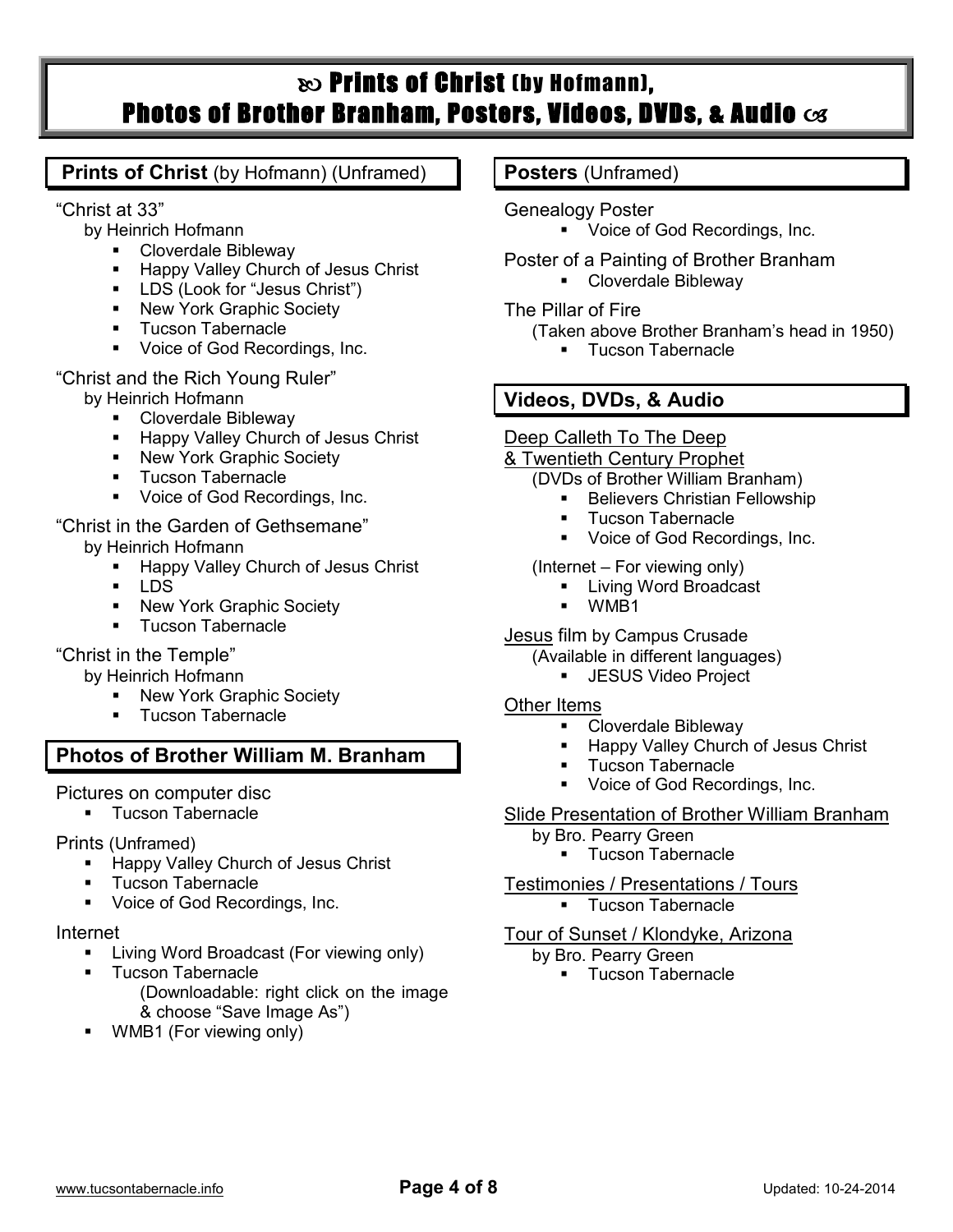# $\infty$  Bibles / Bible Concordances  $\infty$

## **English**

- *KJV – King James Version*
	- **Barnes & Noble**
	- Bibles by the Case (Large quantity)
	- **Biblica International Bible Society**
	- CBD Christian Book Distributors
	- KJV Store, The

## *KJV - Large Print*

ISBN-10: 155819634X

- ISBN-13: 9781558196346
	- Barnes & Noble
	- CBD Christian Book Distributors
	- KJV Store, The

#### *Old Scofield Study Bible* ISBN-10: 019527458x ISBN-13: 9780195274585

- **Barnes & Noble**
- **Believers Christian Fellowship**
- Bibles by the Case (Large quantity)
- CBD Christian Book Distributors
- **Happy Valley Church of Jesus Christ**
- KJV Store, The
- **Oxford University Press**
- **Tucson Tabernacle**

*The Word: The Bible from 26 Translations* ISBN-10: 0935491007

ISBN-13: 9780935491005

- **Barnes & Noble**
- CBD Christian Book Distributors
- Tucson Tabernacle

## **Spanish / Español**

- *KJV – Reina Valera 1909*
	- Barnes & Noble
	- CBD Christian Book Distributors
	- KJV Store, The

#### *KJV – 1960 Reina Valera*

- **Barnes & Noble** 
	- CBD Christian Book Distributors
	- KJV Store, The

#### Bilingual – Spanish / English

ISBN-10: 1558190333

ISBN-13: 9781558190337

- **Barnes & Noble**
- CBD Christian Book Distributors
- **KJV Store, The**

## **Audio Versions –** CD or Cassette tape

- **Barnes & Noble**
- CBD Christian Book Distributors

## **Children's Bibles**

- *Beginner's Bible, The*
	- ISBN-10: 0310709628
		- ISBN-13: 9780310709626
			- Barnes & Noble
			- Bibles by the Case (Large quantity)
			- CBD Christian Book Distributors
			- **Tucson Tabernacle**

## *Picture Bible, The*

ISBN-10: 0781430550

ISBN-13: 9780781430555

- **Barnes & Noble**
- CBD Christian Book Distributors
- Tucson Tabernacle
- *La Biblia Ilustrada* (Spanish *Picture Bible*) ISBN-10: 0781430585
	- ISBN-13: 9780781430586
		- **Barnes & Noble**
		- CBD Christian Book Distributors

## **Bible and/or Bible Search – Internet**

- **Blue Letter Bible**
- **Living Word Broadcast**
- Voice of God Recordings, Inc.

## **Bible Concordances**

- *Cruden's Compact Concordance*
	- by Alexander Cruden
		- ISBN-10: 0310489717
		- ISBN-13: 9780310489719
			- Barnes & Noble
			- CBD Christian Book Distributors
			- KJV Store, The

## *Strong's Exhaustive Concordance of the Bible*,

by James Strong ISBN-10: 0917006011 ISBN-13: 9780917006012 ISBN-10: 0310233437

- ISBN-13: 9780310233435
	- **Barnes & Noble**
	- **Bibles by the Case (Large quantity)**
	- CBD Christian Book Distributors
	- KJV Store, The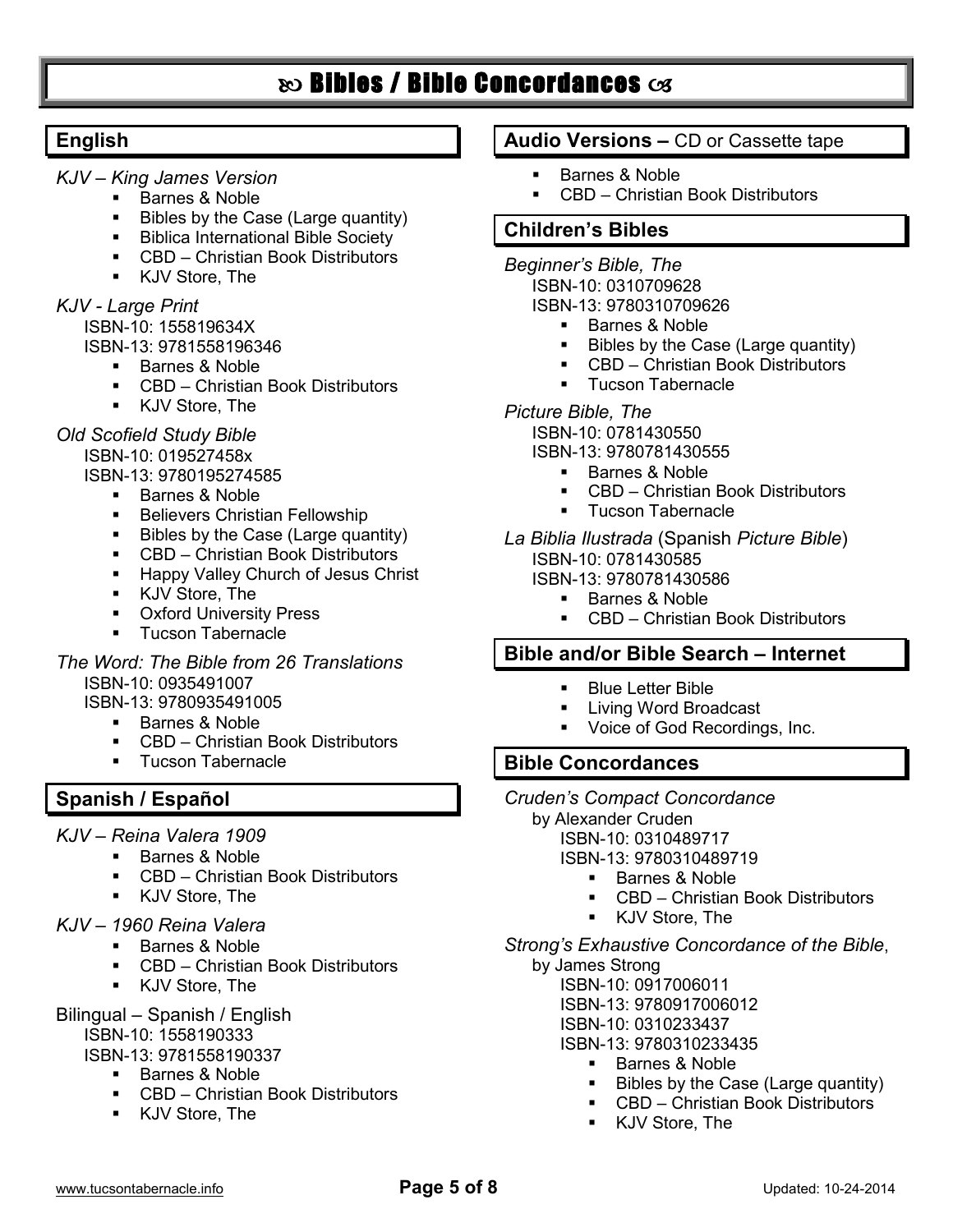# $\infty$  Contact Information  $\infty$

#### **Barnes & Noble**

orders: 800-843-2665 201-559-3882 (Use if calling from outside of USA)

web: www.bn.com

## **Believers Christian Fellowship**

1695 Stewart Road Lima, OH 45801-3209 USA

ph: 419-221-0085 fax: 419-224-3399 email: [customer\\_service@bcfellowship.org](mailto:customer_service@bcfellowship.org) web: www.bcfellowship.org

## **Believers International**

#### **(Brother George Smith)**

P.O. Box 1000 Elizabethton, TN 37644-1000 USA

ph: 423-474-6565 fax: 423-474-3412 email: [editor@onlybelieve.com](mailto:editor@onlybelieve.com) web: www.onlybelieve.com

## **Bible Believers Fellowship**

#### **(Pastor Tim Dodd)**

P.O. Box 22051 Grande Prairie, AB T8V 6X1 Canada

ph: 780-831-4567 fax: 780-539-4562 web: www.biblebelievers.ca

## **Bibles by the Case**

If you'd like to pay by Check or Money Order, please place your order online, then print a copy and mail it along with your check to:

Bibles by the Case Attn: Order Processing 5770 River Valley Trail Anaheim, CA 92807 USA

orders: 800-552-6035 web: www.biblesbythecase.com

#### **Biblica International Bible Society**

PO Box 35700 Colorado Springs, CO 80935-3570 USA

ph: 800-524-1588 (USA & Canada) 719-8672700 (All Other Countries) fax: 719-867-2870 web: www.biblica.com

## **Blue Letter Bible**

web: www.blueletterbible.org

## **CBD – Christian Book Distribution**

140 Summit St. Peabody, MA 01961 USA

orders: 800-247-4784 (USA & Canada) 978-977-5000 (All Other Countries) fax: 978-977-5010 web: www.christianbook.com

## **Cloverdale Bibleway**

#### **(Pastor Edward Byskal)**

Cloverdale Bibleway Bible Believers  $18603 - 60^{th}$  Ave. P.O. Box 128 Surrey, BC V3S 7P4 Blaine, WA 98231 Canada USA

ph: 604-576-1337 toll free: 877-576-1337(Canada & USA Only) fax: 604-576-1370 orders: [orders@bibleway.org](mailto:orders@bibleway.org) web: www.bibleway.org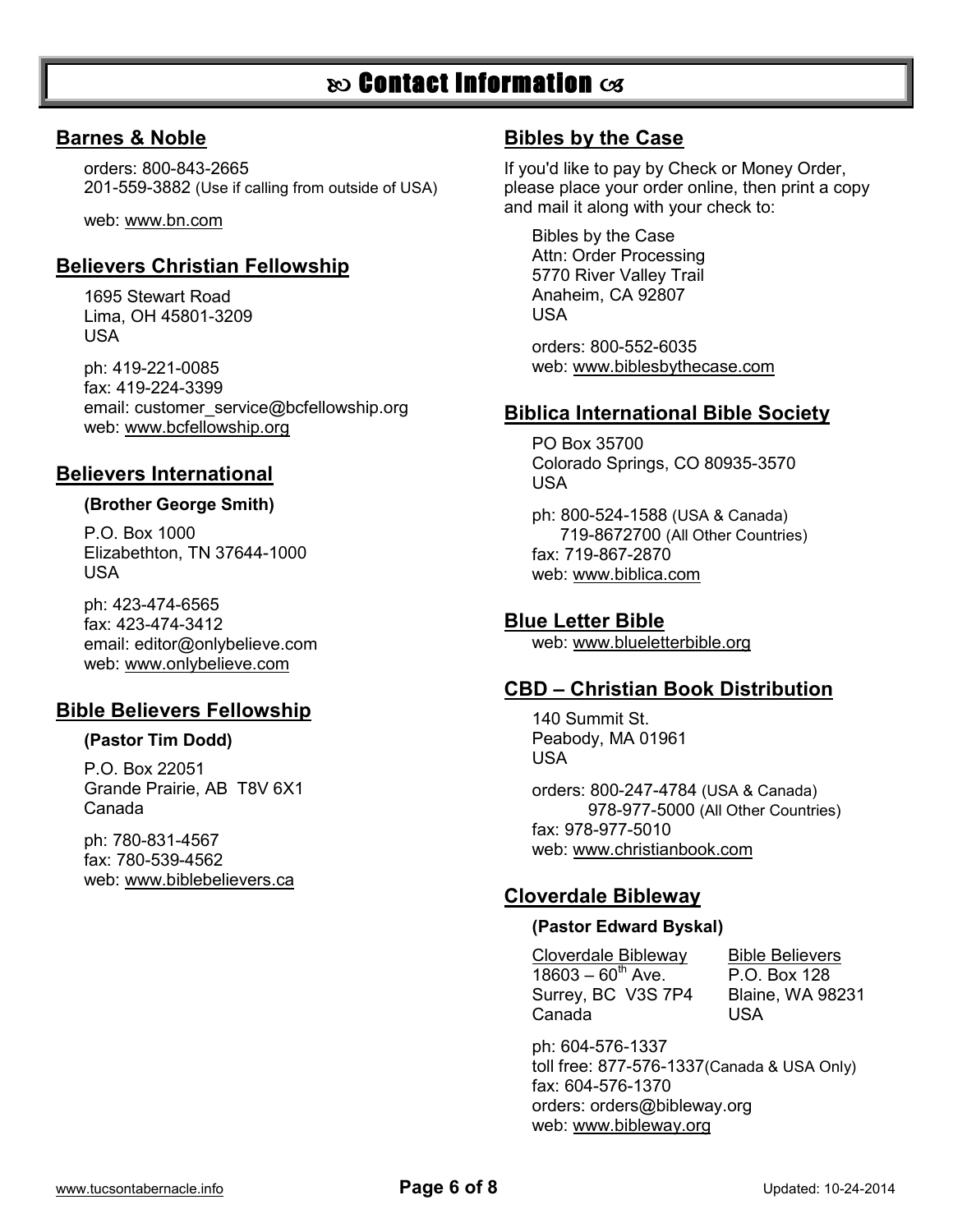# $\infty$  Contact Information  $\infty$

## **End Time Message Tabernacle**

#### **(Pastor Harold Hildebrandt)**

9200-156 Street Edmonton, AB T5R 1Z1 Canada

ph: 780-489-1344 fax: 780-489-2094 email: [etmtab@telusplanet.net](mailto:etmtab@telusplanet.net) web: www.inthedaysofthevoice.com

## **Free Word, The**

web: www.thefreeword.com email: (click *Contact Us* on website)

## **Happy Valley Church of Jesus Christ**

#### **(Pastor Donny Reagan)**

2733 Elizabethton Hwy. Johnson City, TN 37601 USA

ph: 423-543-6811 fax: 423-547-3611 email:audiodept@happyvalleychurch.com web: www.happyvalleychurch.com

## **JESUS Film Project**

100 Lake Hart Drive Orlando, FL 32832 USA

ph: 407-515-4555 fax: 407-826-2375 To check on additional languages or other media formats call: 800-432-1997 web: [www.jesusfilmstore.com](http://www.jesusfilmstore.com/)

## **KJV Store, The**

ph: 800-310-0327 817-551-1500 (Local) fax: 800-490-1371 email: [info@thekjvstore.com](mailto:info@thekjvstore.com) web: [www.t](http://www./)hekjvstore.com

## **LDS**

Distribution Services 1999 West 1700 South Salt Lake City, UT 84104 USA

ph: 801-240-3800 800-537-5001 (USA & Canada Only) fax: 801-240-3685 (USA & Canada Only) 801-240-4770 (All other countries) email: [ldscatalog@ldschurch.org](mailto:ldscatalog@ldschurch.org) web: www.ldscatalog.com

## **Living Word Broadcast**

#### **(Brother Robert Wilson)**

PO Box 4951 Naperville, IL 60567 USA

web: www.livingwordbroadcast.org

## **Message Hub**

web: www.messagehub.info